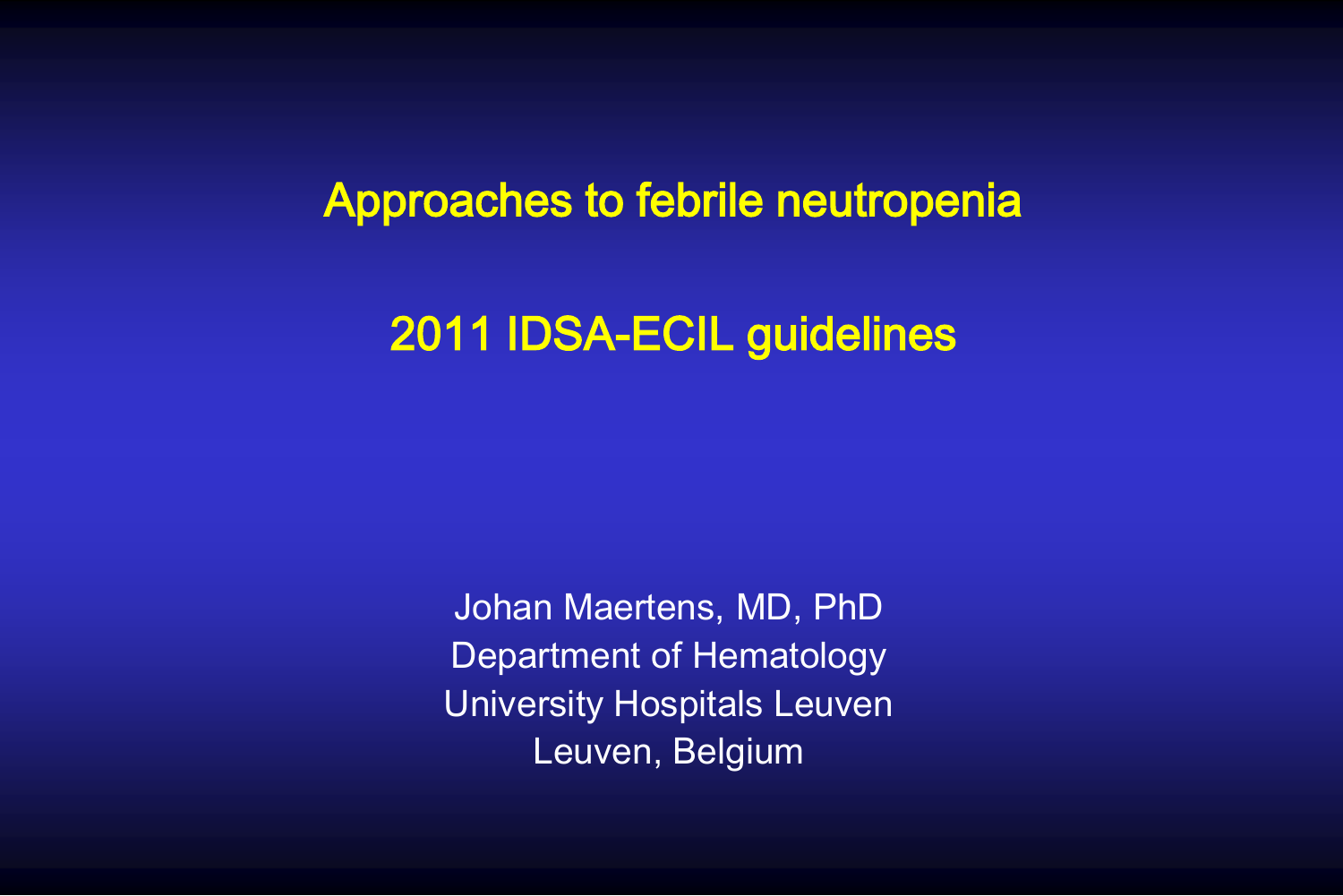## Febrile Neutropenia: **Definition**

- Definitions are not hard-and-fast rules
- Fever is a single oral temperature measurement of ≥38.3°C or a temperature of ≥38.0°C sustained for a 1-h period
	- Axillary temperature is discouraged
	- Rectal temperature measurements should be avoided
- Neutropenia is defined as an ANC of  $<$  500 cells/mm<sup>3</sup> or an ANC that is expected to decrease to  $<$  500 cells/mm<sup>3</sup> during the next 48 hours
	- "functional neutropenia" patients are also at risk
- Non-infectious causes of fever should be excluded: transfusion of blood products; chemotherapeutic agents; tumor lysis syndrome; diffuse intravascular coagulation; cerebral lesions; graft-versus-host disease; drug-fever . Beware of corticosteroids!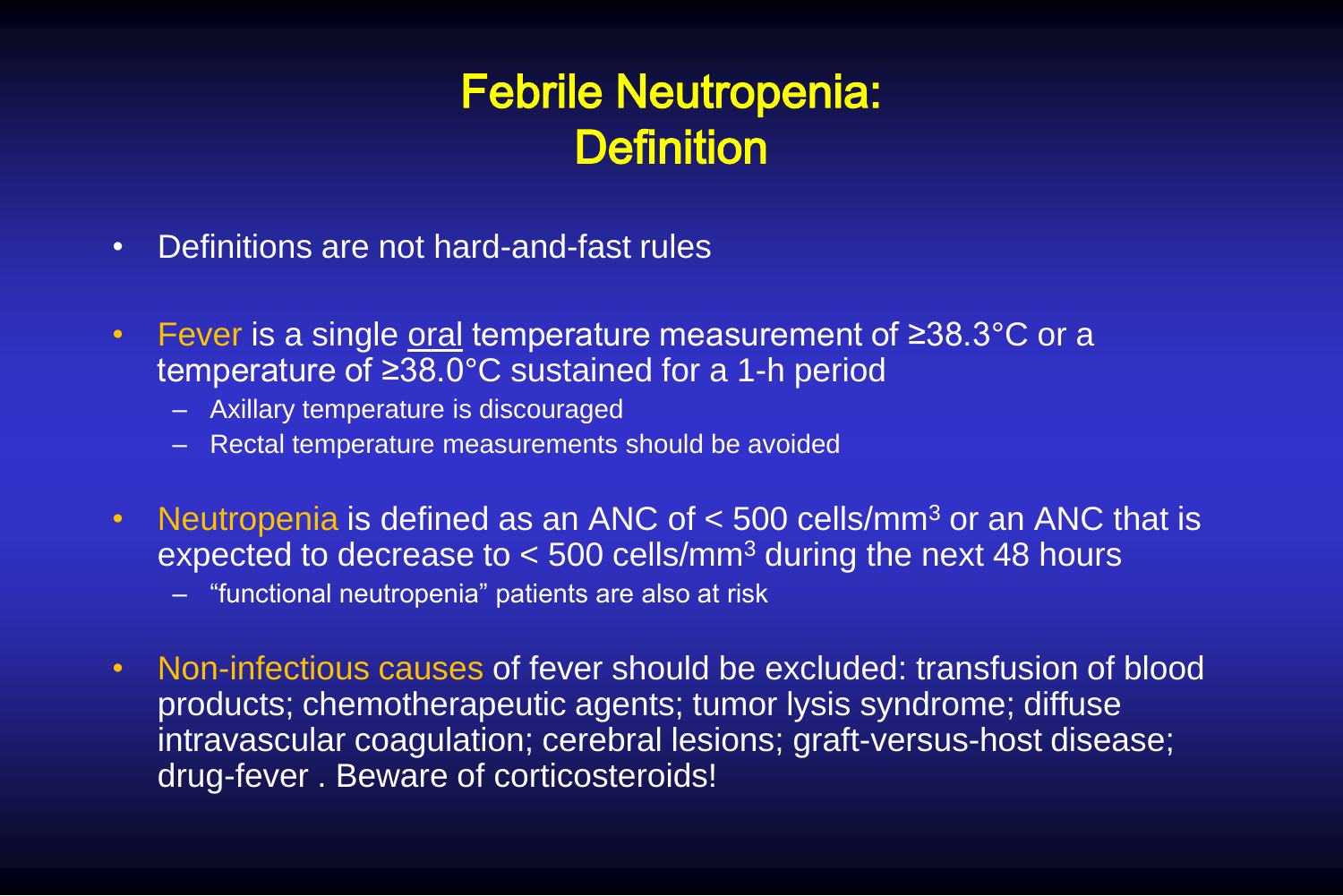Frequency of Infectious Agents in Neutropenic Cancer Patients

## % of Infections

í

Bacteria 10 - 90% Fungi 5 - 20% Viruses 2 - 5% Parasites  $\times$  1 %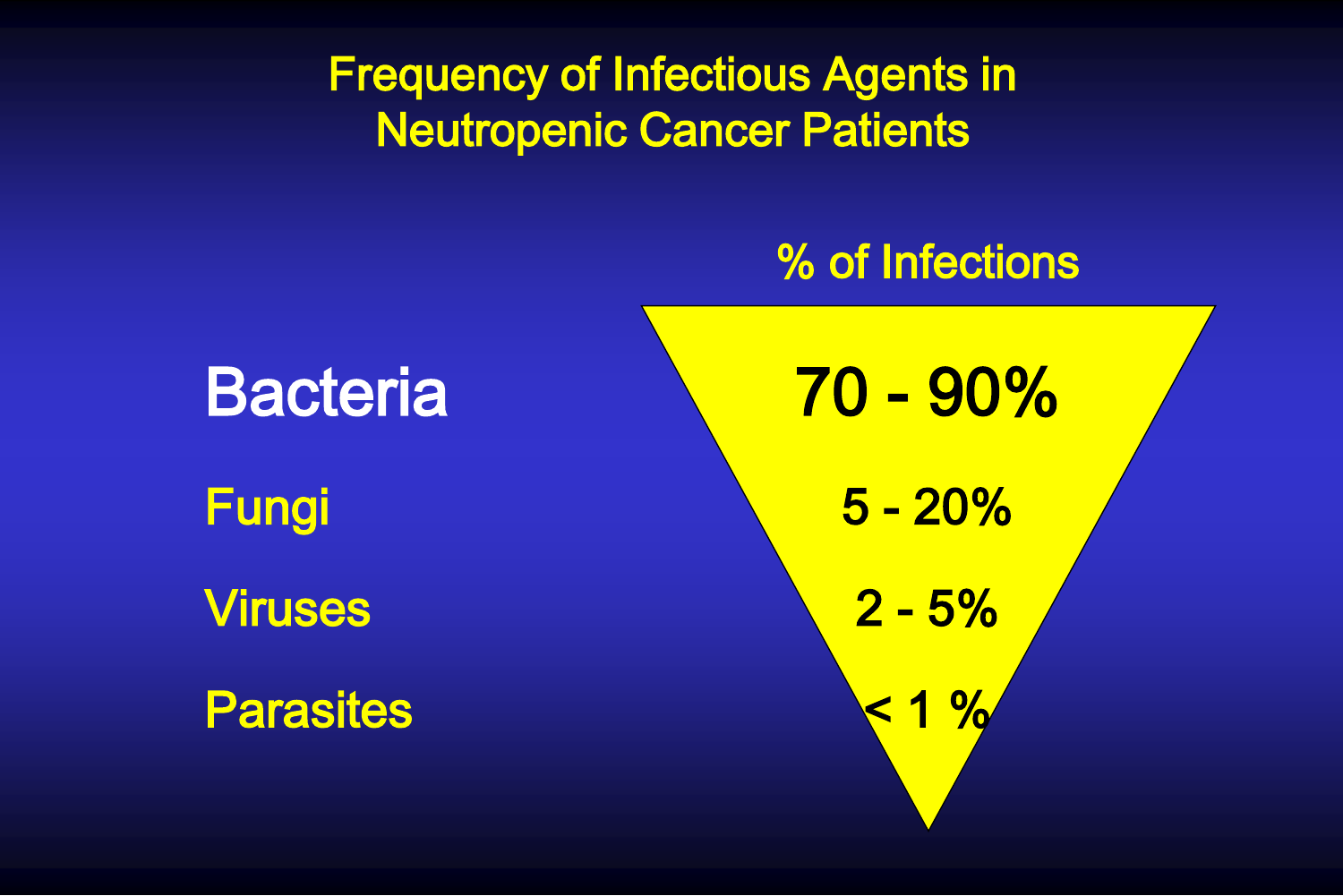## Evolution of the Mortality due to Bacterial Infections in Neutropenic Cancer Patients



1970

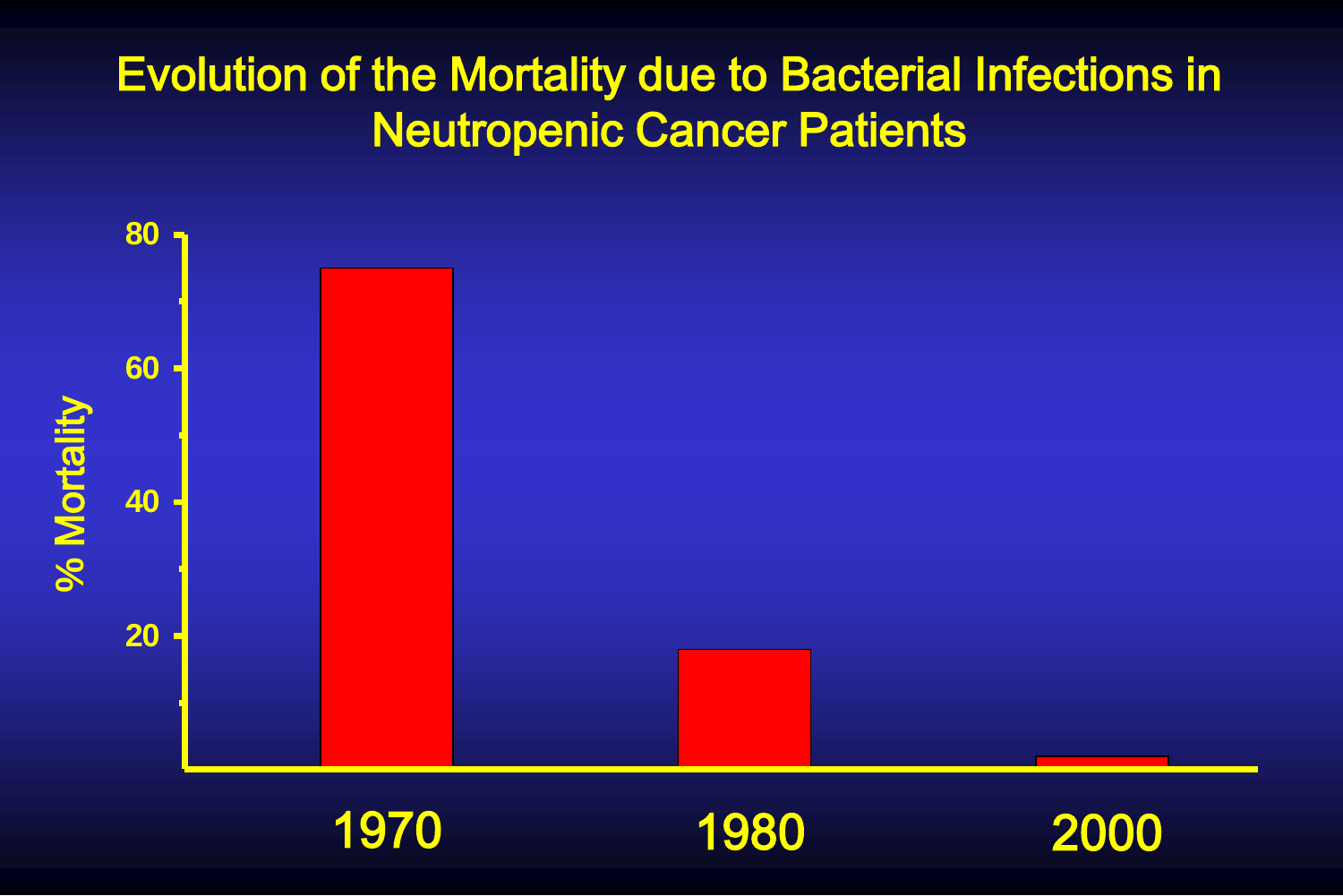# IDSA-ECIL 2011 Recommendations

- 1. Risk assessment and low-risk versus high risk
- 2. Specific tests and cultures
- 3. What empirical antibiotic therapy and in what setting?
- 4. Modification: when en how?
- 5. How long?
- 6. When should antibiotic prophylaxis be given?
- 7. Empirical antifungal therapy
- 8. Antifungal prophylaxis or preemptive therapy
- 9. Antiviral prophylaxis
- 10. Role of hematopoietic growth factors
- 11. Management of catheter-related infections
- 12. Environmental precautions

Freifeld et al. Clin Infect Dis 2011; 52: e56-e93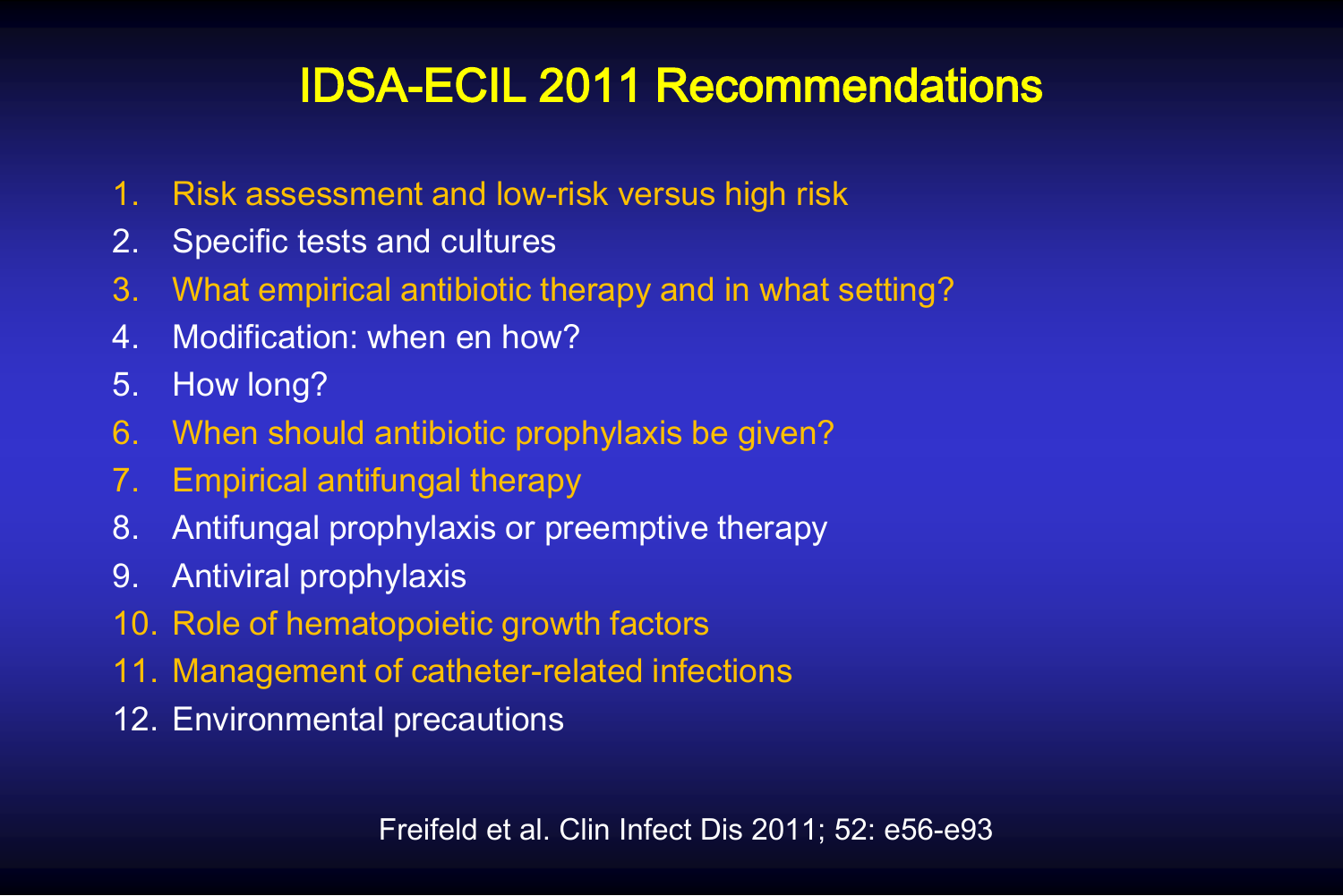## 1. Risk assessment

What distinguishes high-risk and low-risk patients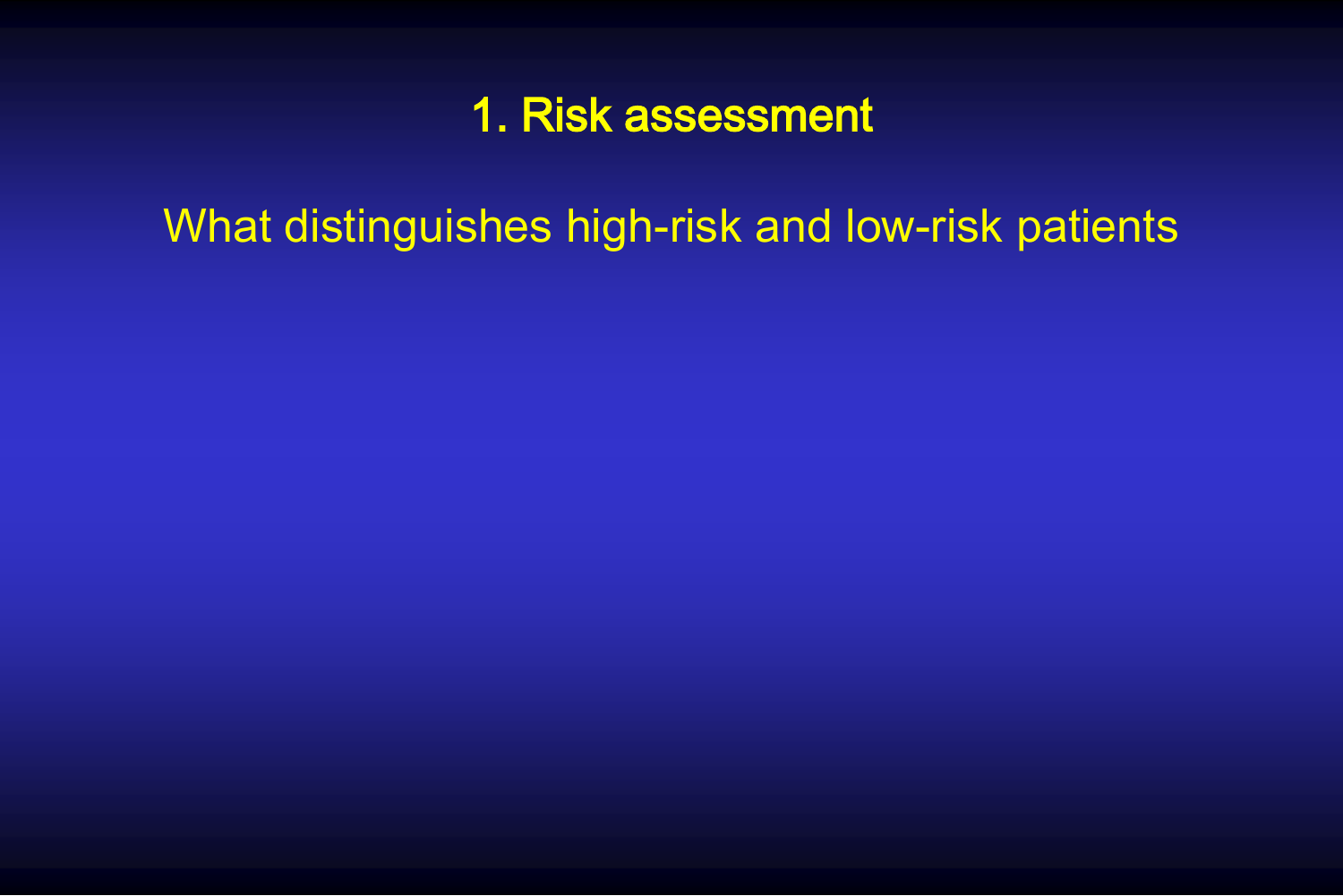## Incidence of Febrile Neutropenia → Febrile Mucositis

|                                                      | LOW                                                                          | <b>HIGH</b>                                                                                            |
|------------------------------------------------------|------------------------------------------------------------------------------|--------------------------------------------------------------------------------------------------------|
| <b>Type of chemotherapy</b>                          | « Standard »<br><b>chemotherapy for</b><br>solid tumor,<br>Iymphoma, myeloma | Induction /<br>consolidation<br>chemotherapy for<br>acute leukemia<br>autologous or<br>allogeneic HSCT |
| <b>Disruption of mucous</b><br><b>Membranes</b>      | ╺╋╸                                                                          |                                                                                                        |
| <b>Duration of profound</b><br>neutropenia < 0.1 G/L | $\leq 7$ days                                                                | $\geq$ 7 days                                                                                          |
| <b>FEBRILE NEUTROPENIA</b>                           | $5 - 20\%$                                                                   | $80 - 100\%$                                                                                           |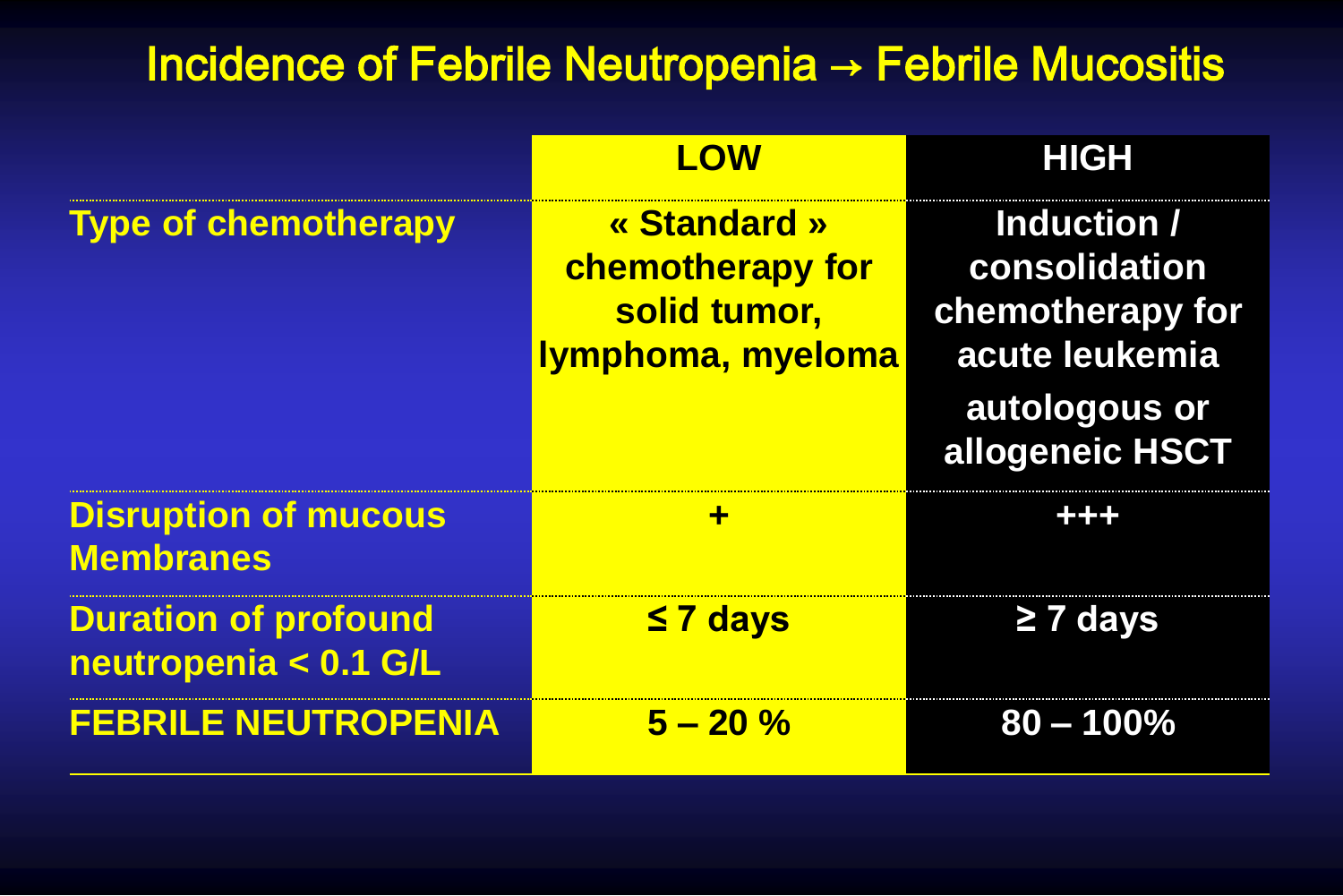## **Etiology of Febrile Neutropenia**

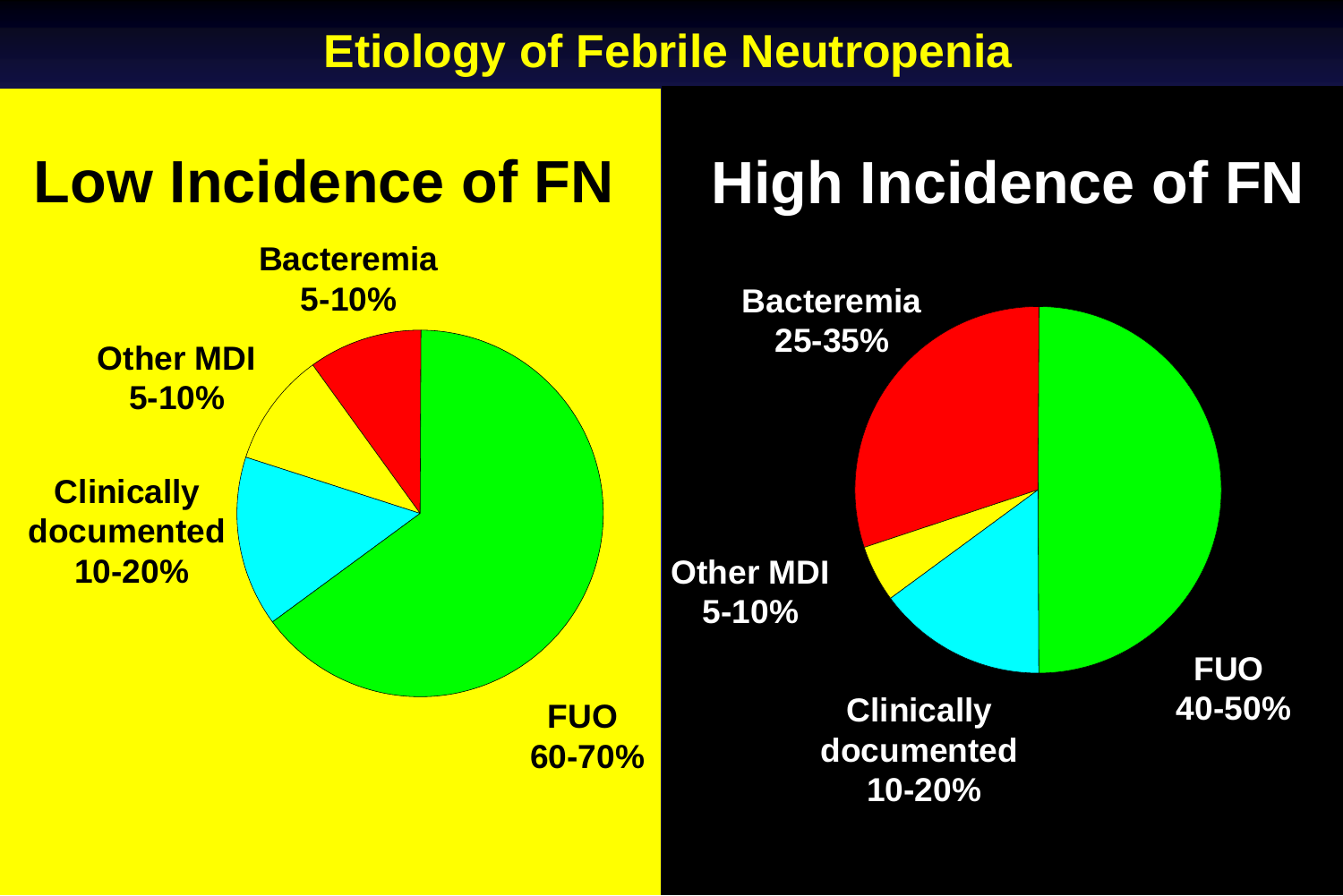## The MASCC Risk Index for Prediction of the Absence of Serious Complications *Klastersky et al., J Clin Oncol, 2000; 18: 3038-51*

| <b>Characteristic</b>                       | Weight         |
|---------------------------------------------|----------------|
| Burden of illness: no or mild               | 5              |
| moderate                                    | 3              |
| No hypotension                              | 5              |
| No COPD                                     | $\overline{4}$ |
| Solid tumor or no previous fungal infection | $\overline{4}$ |
| No dehydration                              | 3              |
| <b>Outpatient status</b>                    | $\overline{3}$ |
| Age $< 60$ years                            | $\overline{2}$ |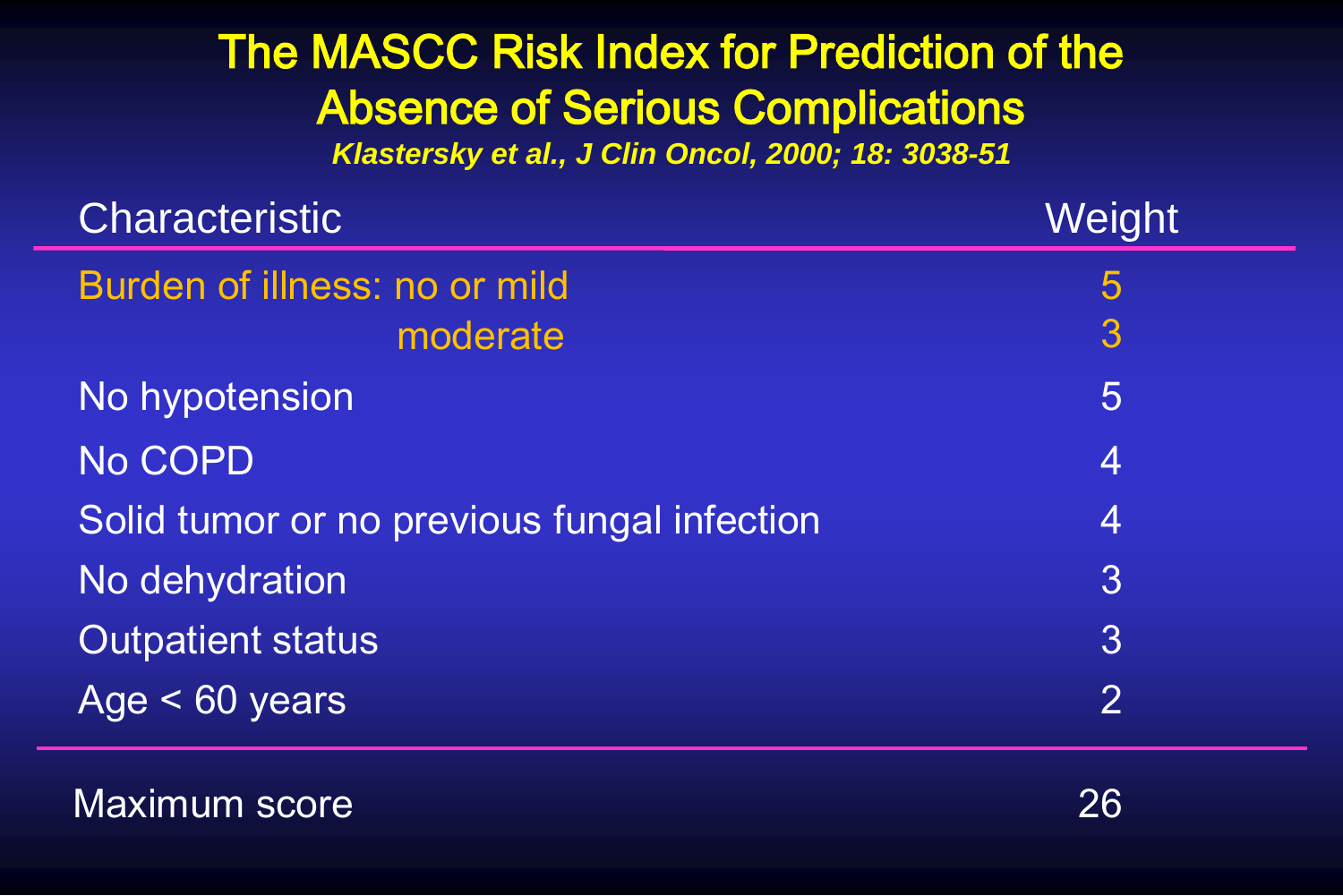# 1. IDSA-ECIL 2011 Definition of High-Risk Patients

- MASCC score < 21
- Profound neutropenia (ANC  $\leq$  100 cells/mm<sup>3</sup>) anticipated to extend > 7 days
- Presence of any co-morbid medical problem including but not limited to:
	- Hemodynamic instability
	- Oral of GI mucositis that interferes with swallowing or causes severe diarrhea
	- GI symptoms, including abdominal pain, nausea and vomiting, or diarrhea
	- Neurologic or mental status changes of new onset
	- Intravascular catheter infection, especially catheter tunnel infection
	- New pulmonary infiltrate or hypoxemia, or underlying chronic lung disease
- Evidence of hepatic insufficiency
	- Aminotransferase levels > 5 x ULN
- Evidence of renal insufficiency
	- Creatinine clearance of < 30 mL/min

## **These patients should initially receive IV empirical antibiotic therapy in the hospital (B-I)**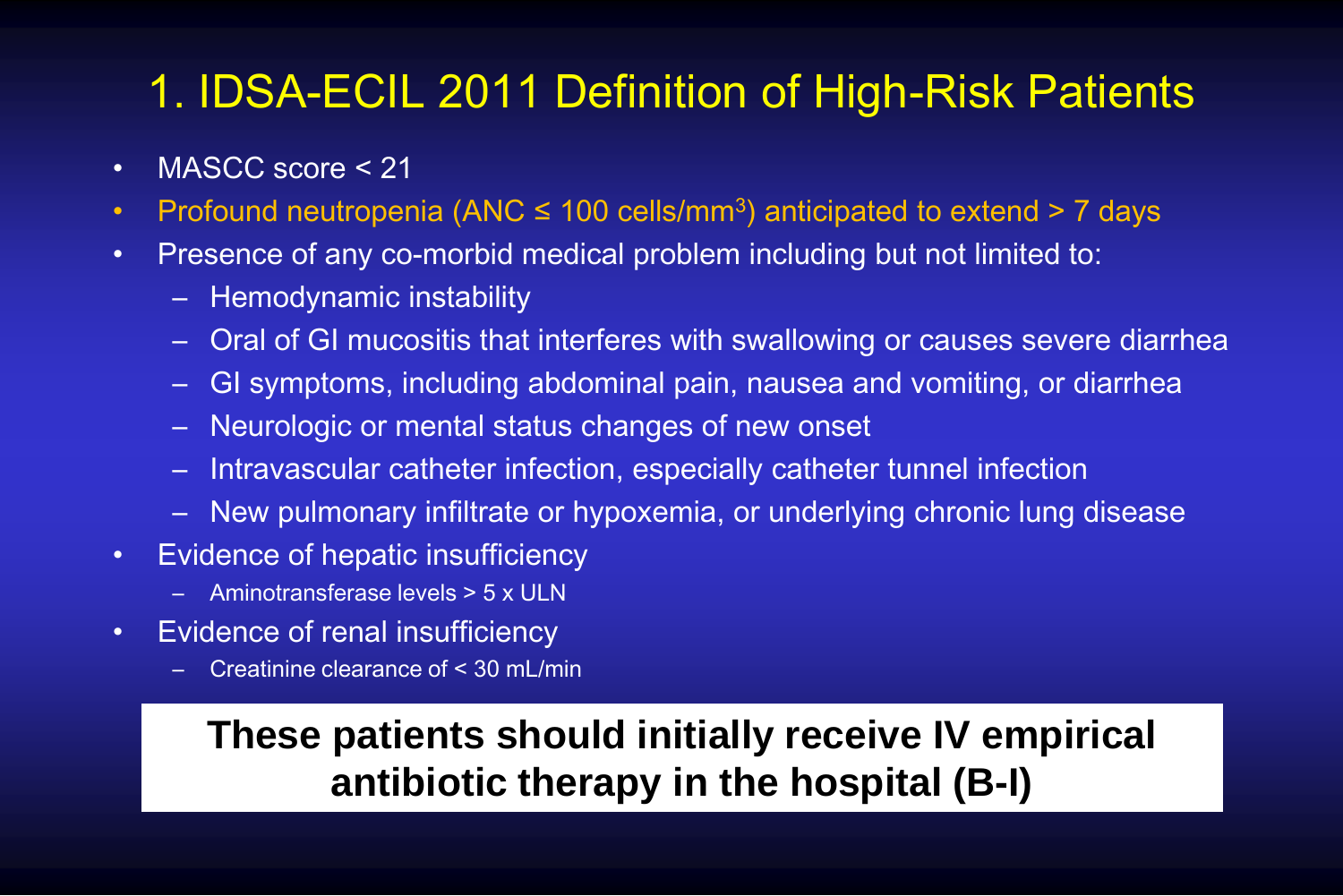## 2. When should Antibiotic Prophylaxis be given, and with what Agents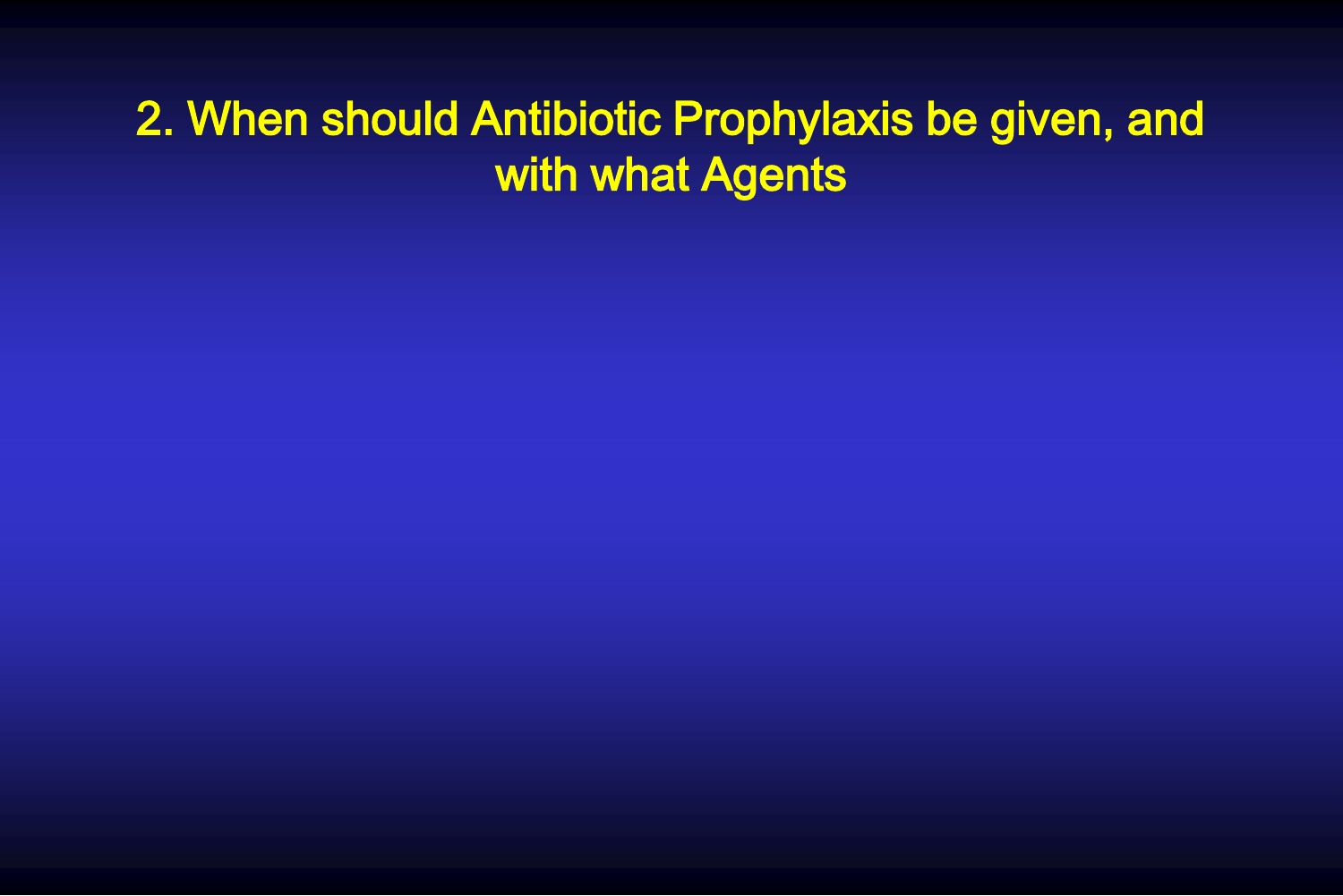#### Meta-Analyses of First-Generation Fluoroquinolone (FQ) Prophylaxis vs. Placebo/No Prophylaxis ENDPOINT: GRAM-NEGATIVE BACTEREMIA

**Relative risk (95%CI)**

*Cruciani, Clin Infect Dis, 1996 13 trials 1986 – 1994: n=1155*   $0.09(0.05 - 0.16)$ *Engels, J Clin Oncol, 1998*  0.23 (0.11-0.49) *6 trials 1987 – 1993: n=731 Van de Wetering, Eur J Cancer, 2005*  æ *5 trials 1986 – 2001: n=466*0.16 (0.07-0.39) K H *Gafter-Gvili, Ann Intern Med, 2005*  0.26 (0.20-0.35) *18 trials 1980 – 2002: n=1407*  **0.1 1.0 10.0 Favors FQ Favors Controls**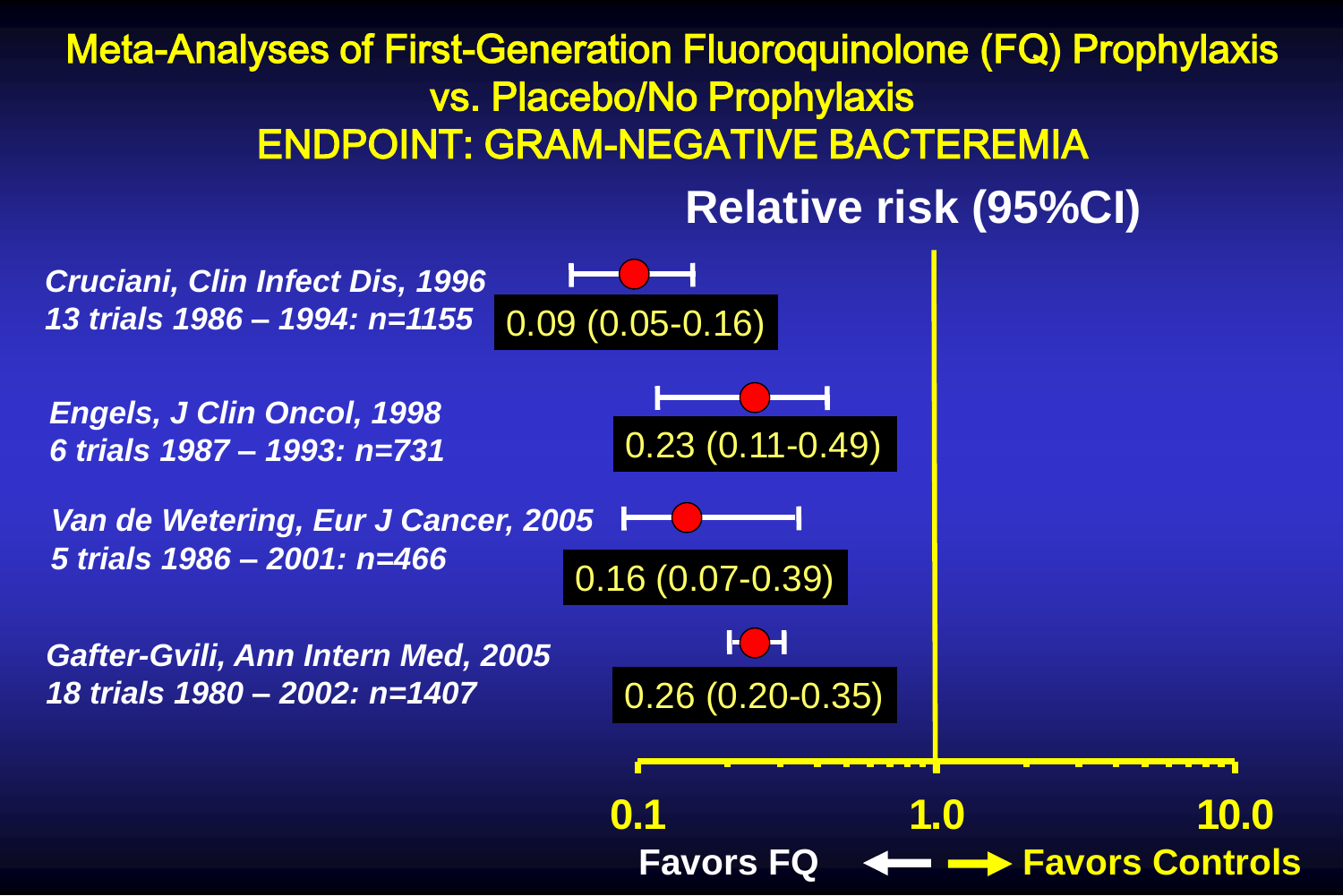#### Meta-Analyses of First-Generation Fluoroquinolone Prophylaxis vs. Placebo or No Prophylaxis ENDPOINT: INFECTION-RELATED MORTALITY

**Relative risk (95%CI)**



13 trials 1986 – 1994: n=1155 Engels, J Clin Oncol, 1998

5 trials 1987 – 1993: n=731

Van de Wetering, Eur J Cancer, 2005 6 trials 1986 – 2002: n=561

Gafter-Gvili, Ann Intern Med, 2005 10 trials 1980 – 2002: n=1022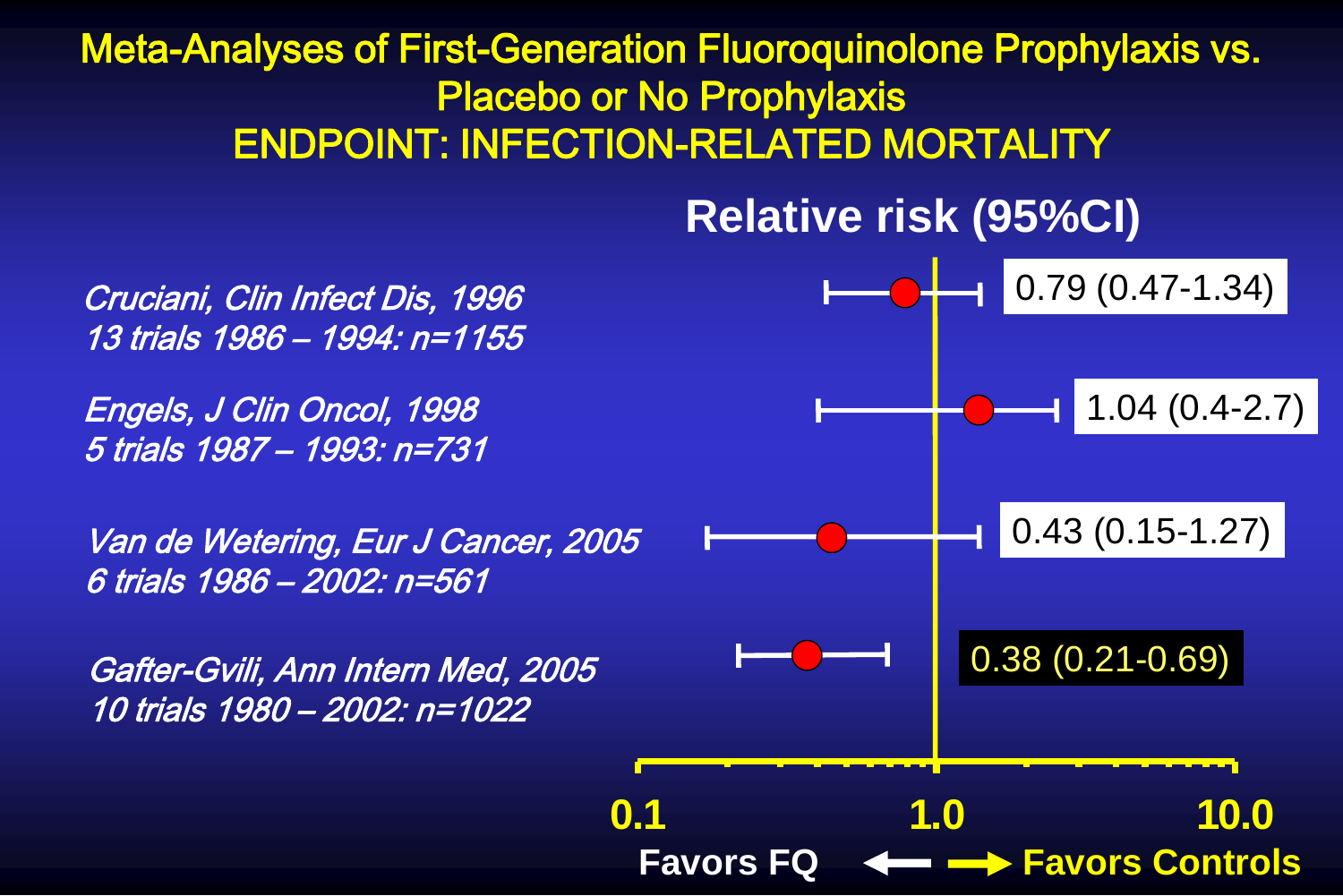#### Evolution of Resistance and Fluoroquinolone Prophylaxis EORTC-IATG Trials Cometta, New England J Med, 1994; 330: 1240-1 EORTC-IATG Database

|                                    | 1983-1985 | 1991-1993  | 1997-2000 |
|------------------------------------|-----------|------------|-----------|
| <b>Number of patients</b>          | 219       | 706        | 763       |
| <b>FQ-prophylaxis</b>              | $1\%$     | 45%        | 33%       |
| <b>Gram-negative</b><br>bacteremia | 12%       | 8%         | 12%       |
| FQ-resistant E. coli<br>bacteremia | $0\%$     | <b>28%</b> | 20%       |
| <b>Infectious mortality</b>        | 2%        | $1\%$      | $1\%$     |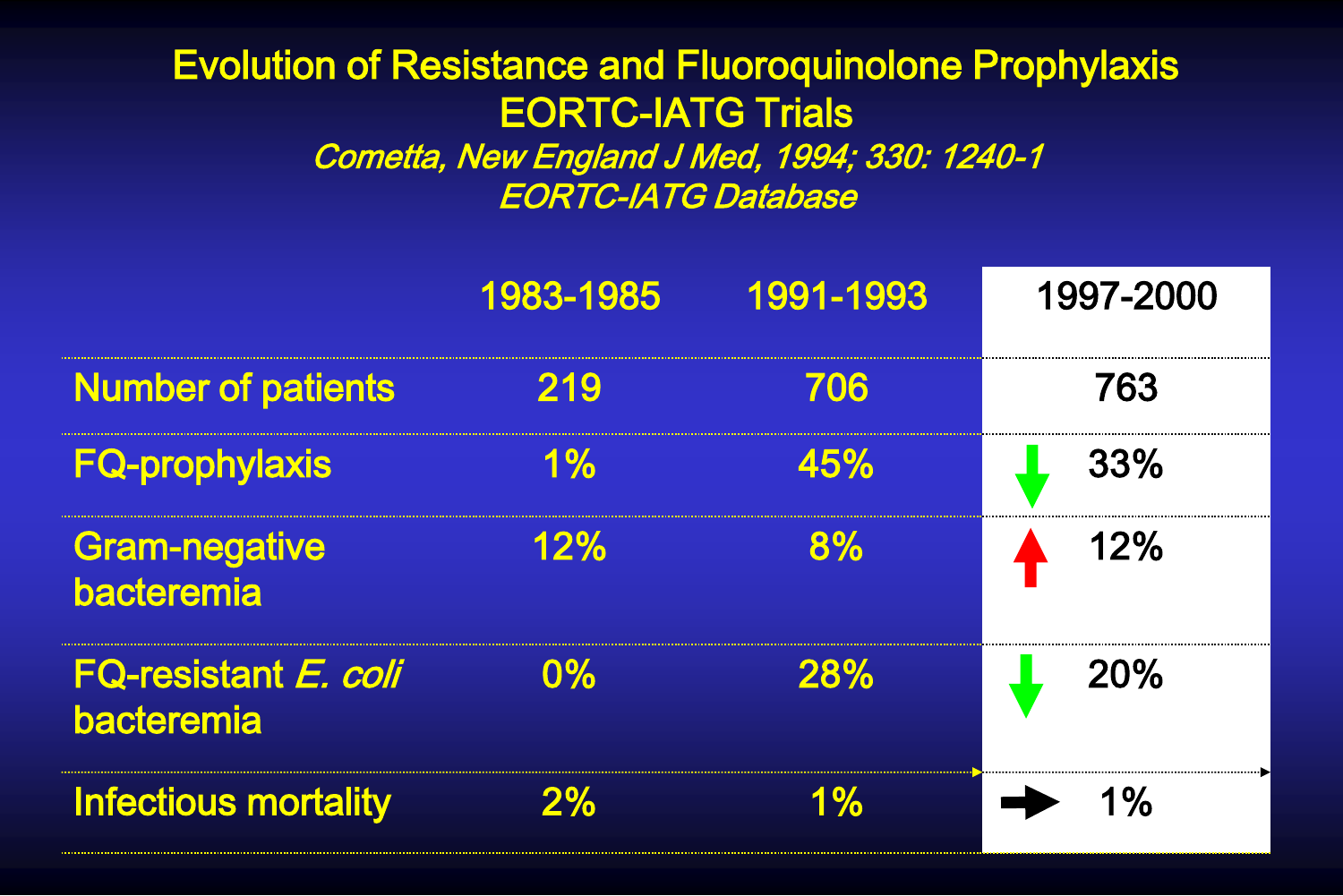## 2. IDSA-ECIL Recommendations on Prophylaxis

- FQ prophylaxis should be considered for high-risk patients with expected durations of prolonged and profound neutropenia (IDSA B-I)
	- Levofloxacin
	- Ciprofloxacin
	- European guidelines: A-I
- A systematic strategy for monitoring the development of FQ resistance among gram-negative bacilli is recommended (A-II)
- Addition of a gram-positive active agent to FQ prophylaxis is not recommended  $(A-I).$
- Antibacterial prophylaxis is not routinely recommended for low-risk patients who are anticipated to remain neutropenic for < 7 days (A-III)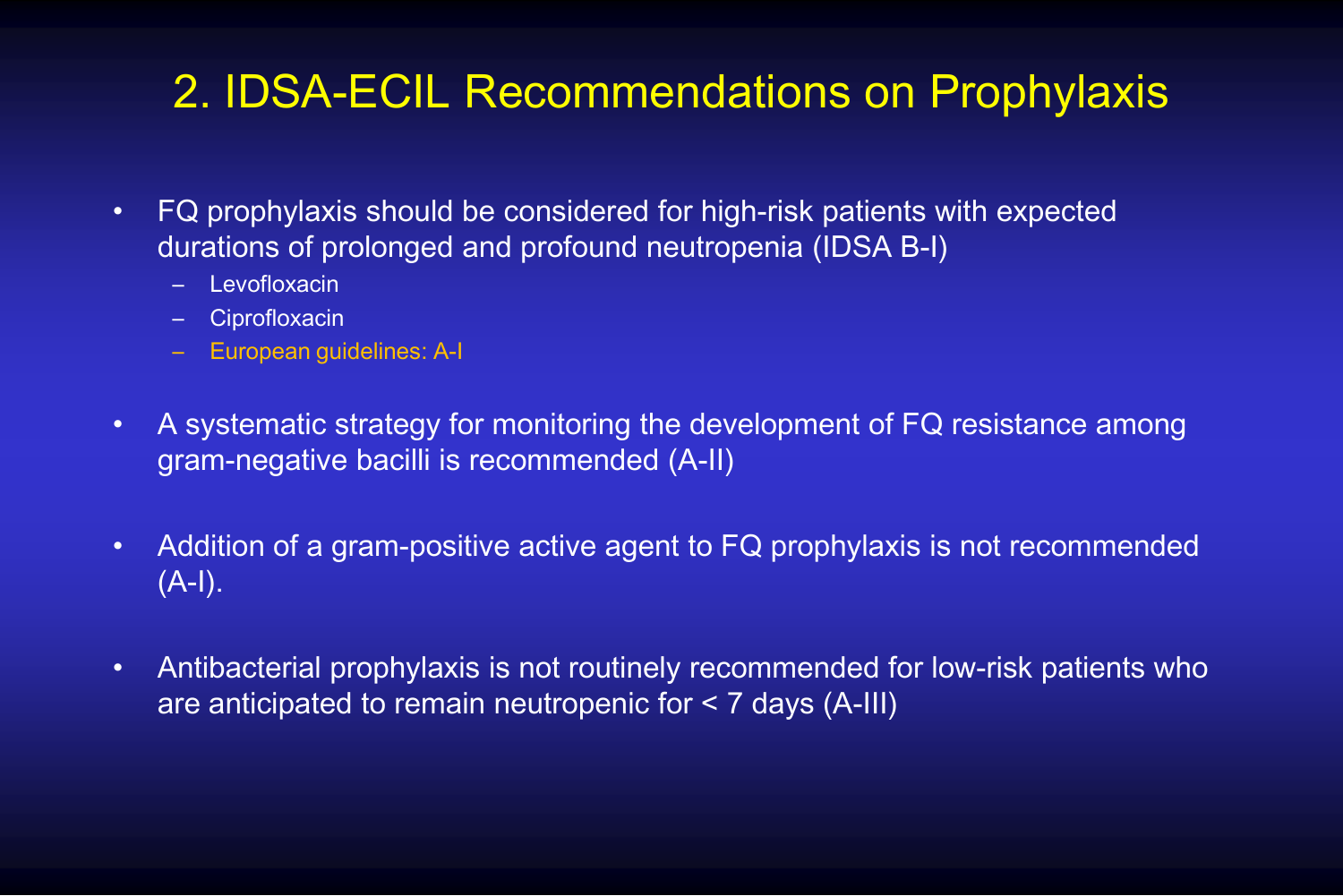## 3. What Empiric Antibiotic therapy is Appropriate and in what Venue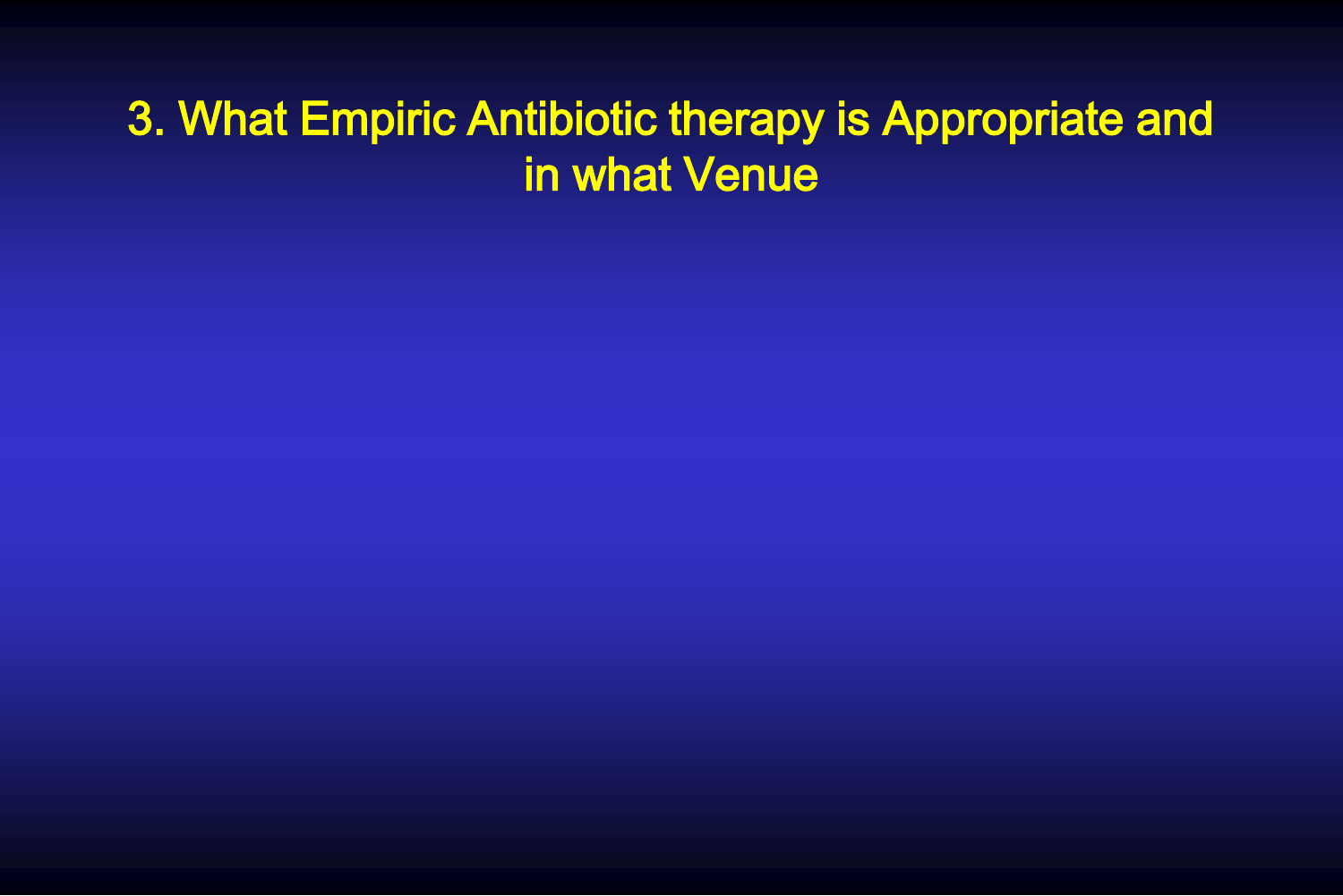## Empirical Antibiotic Therapy in Granulocytopenic Cancer Patients

Schimpff SC et al., N Engl J Med 1971; 284: 1061-5

Pseudomonas aeruginosa bacteremia

1968-69: Combination carbenicillin + gentamycin started after results of blood cultures

MORTALITY 50%

1970-71: Same antibiotics started with development of fever

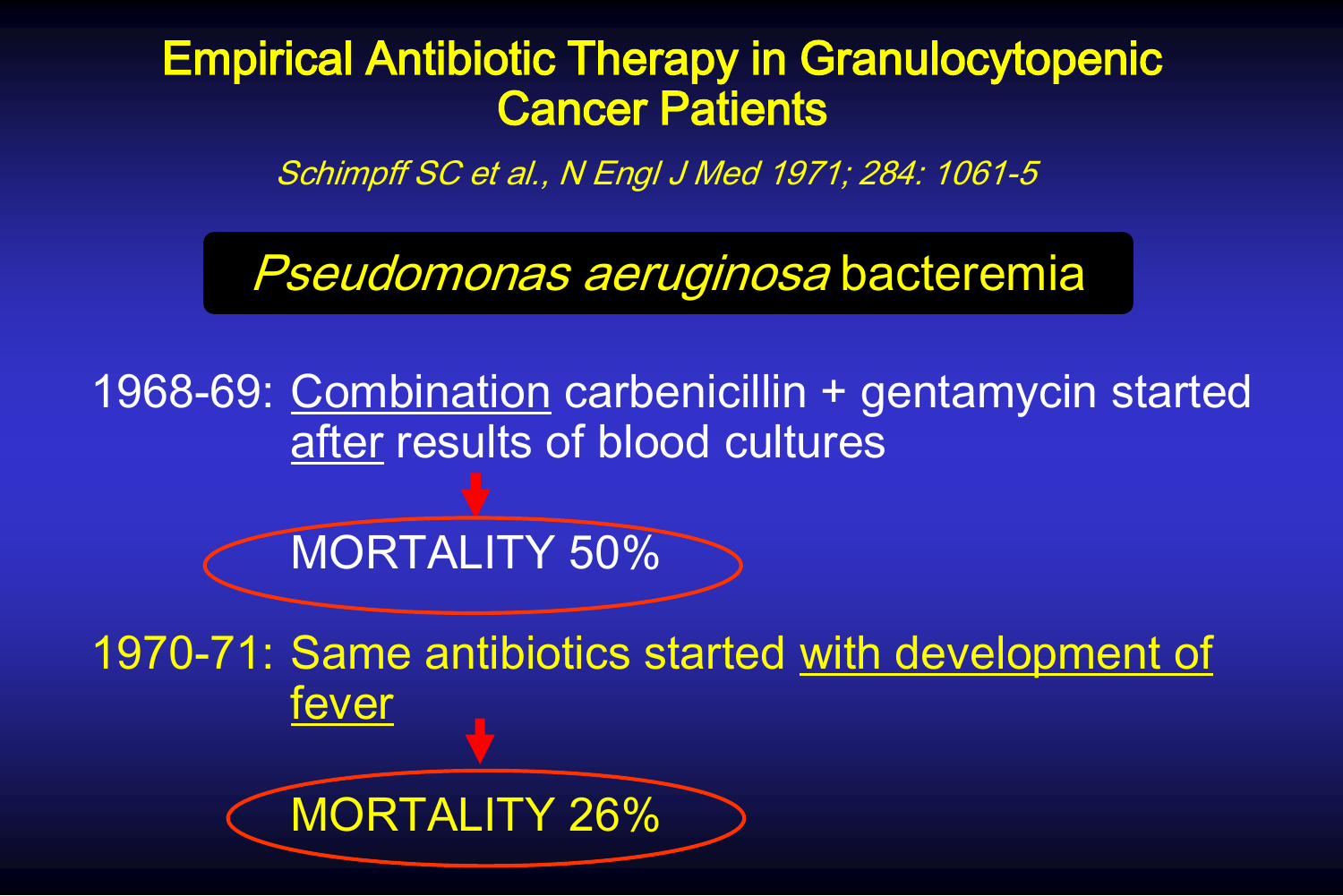IMMEDIATE EMPIRICAL COMBINATION ANTIBIOTIC THERAPY (anti-Pseudomonal penicillin + aminogylcoside) AT ONSET OF FEVER is the CORNERSTONE of management of neutropenic cancer patients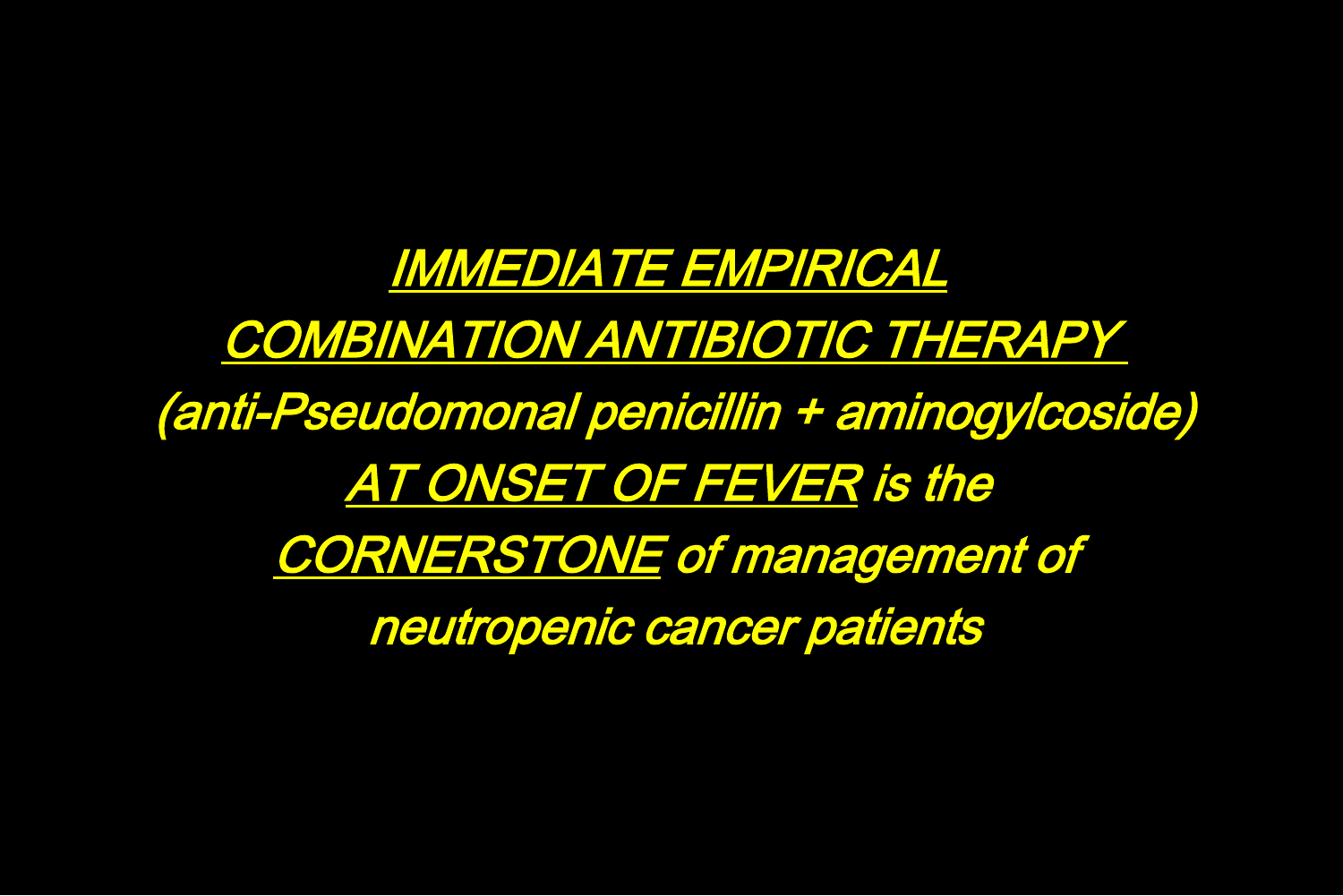*MONOTHERAPY with bactericidal broad-spectrum beta-lactam antibiotics IS AS AFFECTIVE AS the COMBINATION of beta-lactam + aminoglycoside*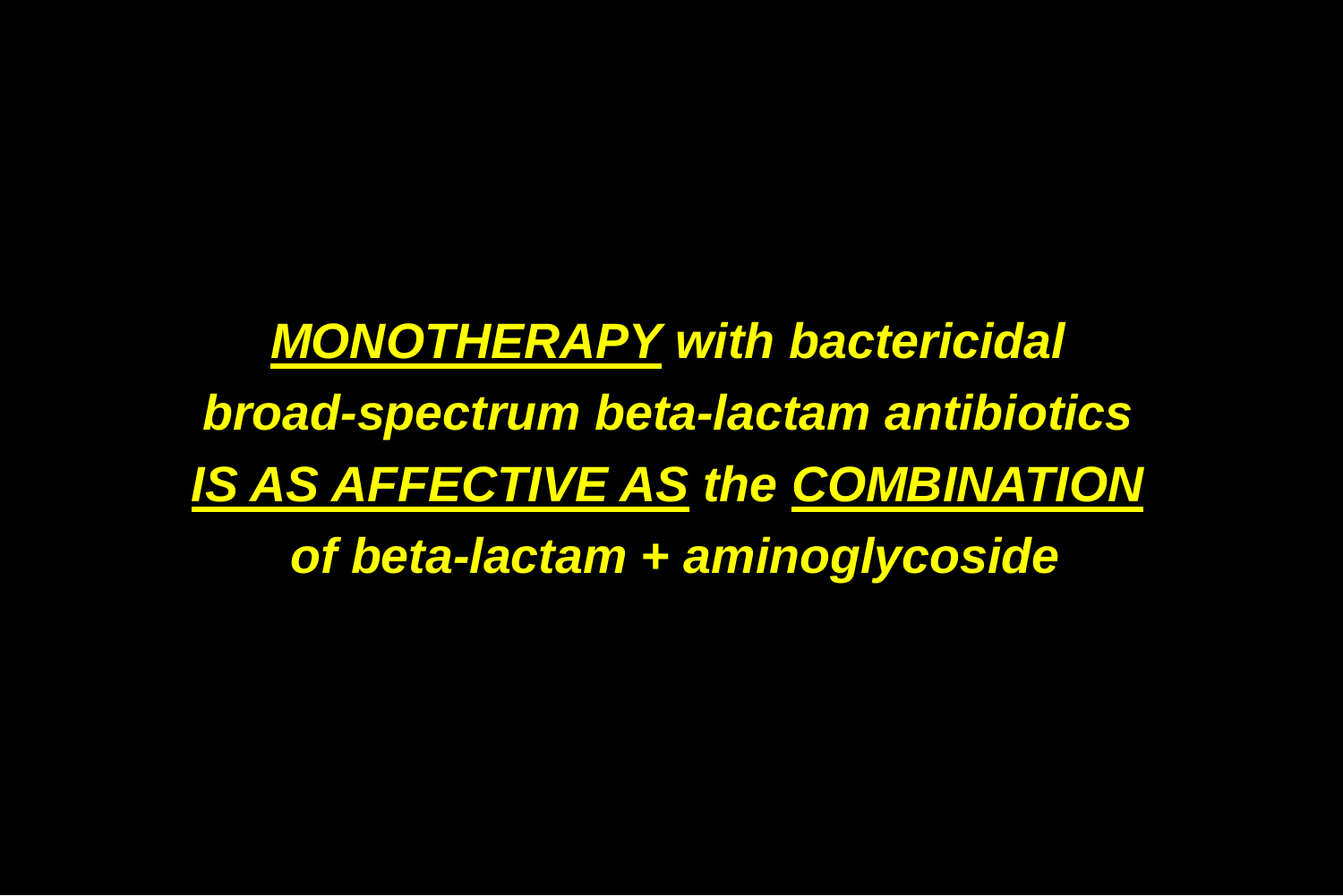### First-Line Use of Vancomycin for the Empirical Treatment of Febrile Neutropenic Patients ? Not recommended (A-I)

EORTC-IATCG, J Infect Dis, 1991; 163: 951-8

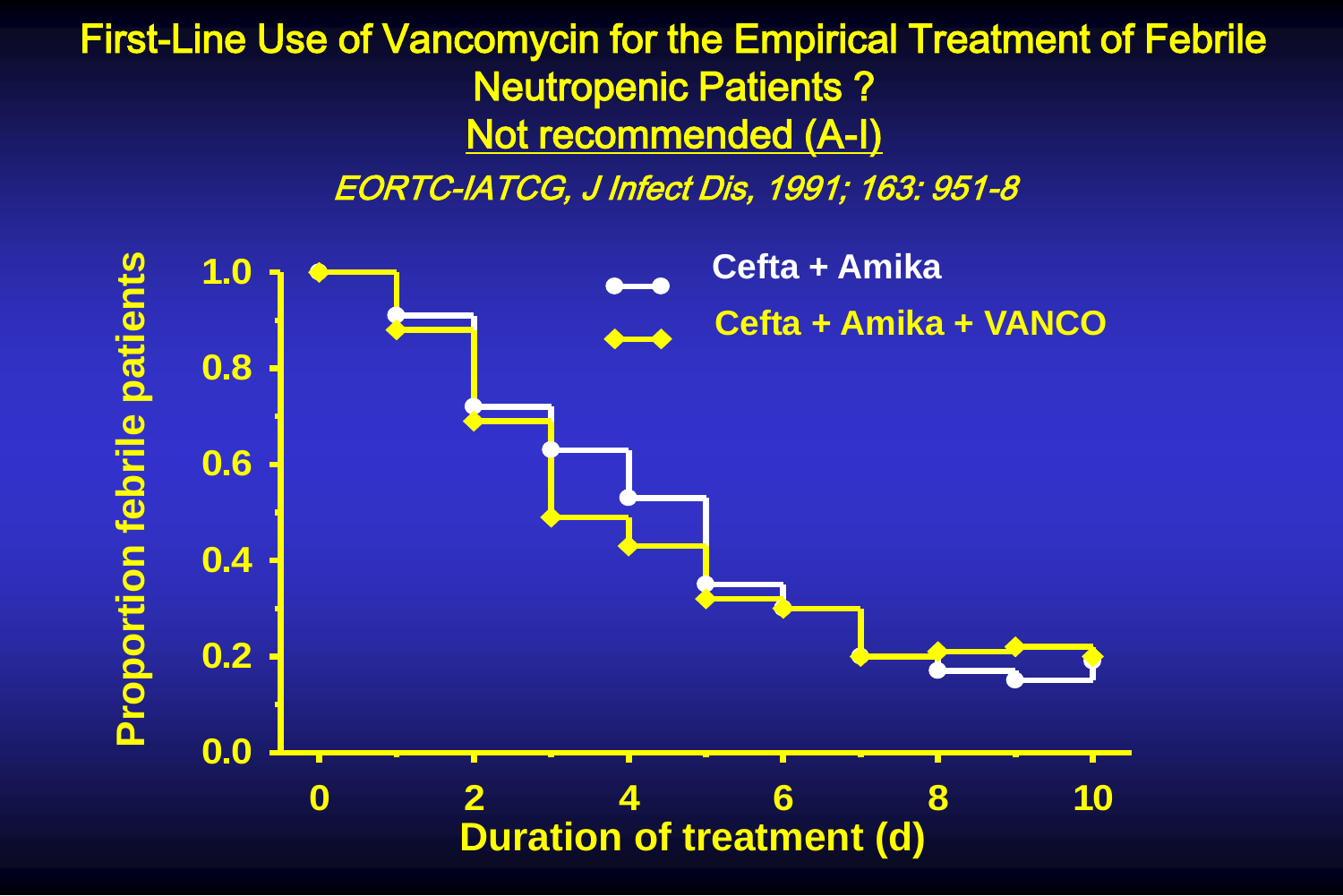#### Second-Line Use of Empirical Vancomycin for Persistent Fever (>72h) in Neutropenic Cancer Patients ?

*Cometta et al. for the EORTC-IATG, Clin Infect Dis, 2002; 37: 382-9*

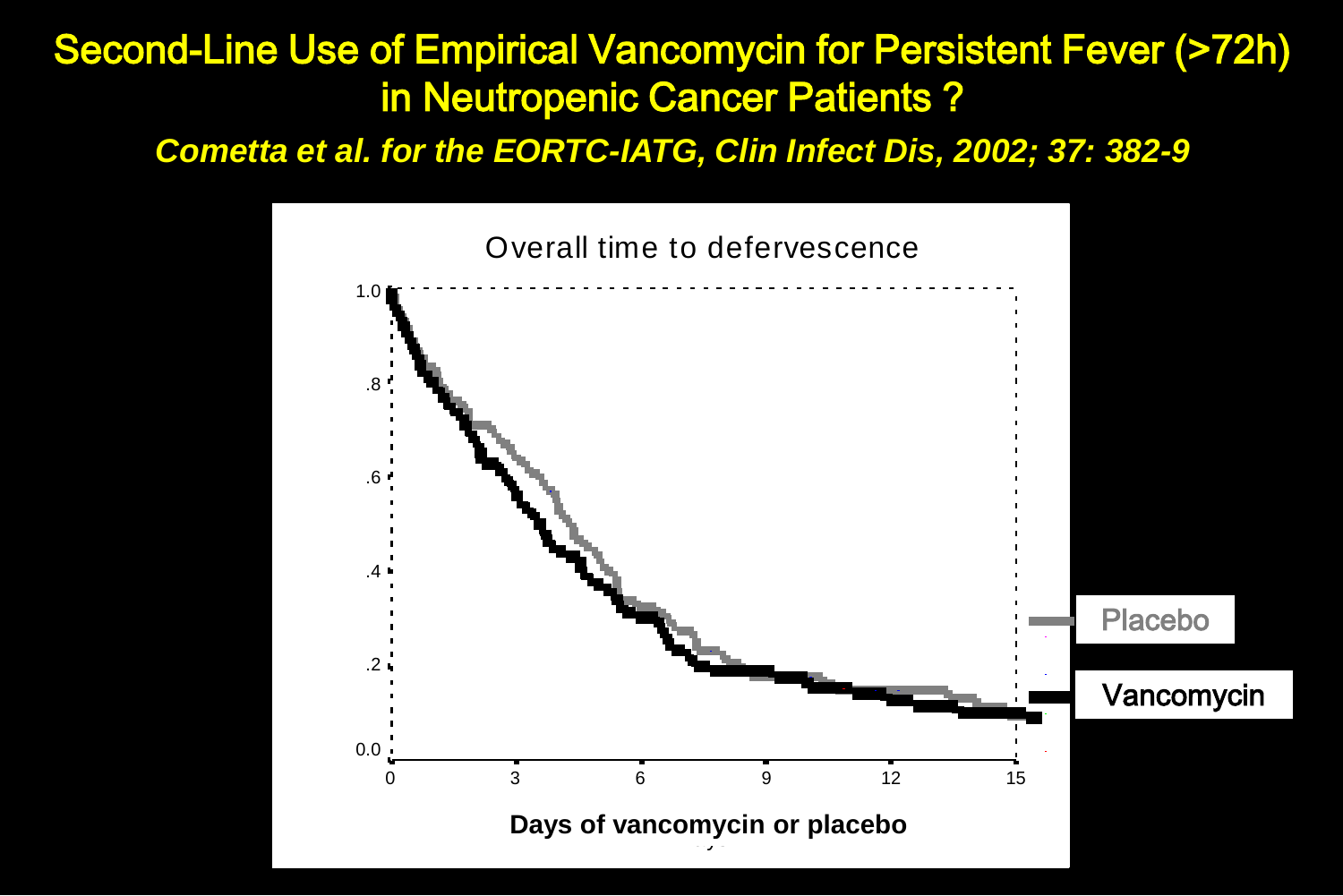

Anti-pseudomonal Penicillin + Beta-lactamase Inhibitor (A-I)

or

Carbapenem (A-I)

or

(3<sup>th</sup>- or) 4<sup>th</sup>-Generation Cephalosporin (A-I)

+ Aminoglycoside or FQ (B-III)

#### If:

- Severe sepsis or septic shock
- High incidence or suspicion of infection with P. aeruginosa or resistant Gramnegative bacteria
- Pneumonia

#### + Glycopeptide (B-III)

#### If:

- Severe sepsis or septic shock
- Intravascular catheter-related infection
- High incidence or suspicion of infection with resistant Gram-positive bacteria
- Skin or soft-tissue infection/pneumonia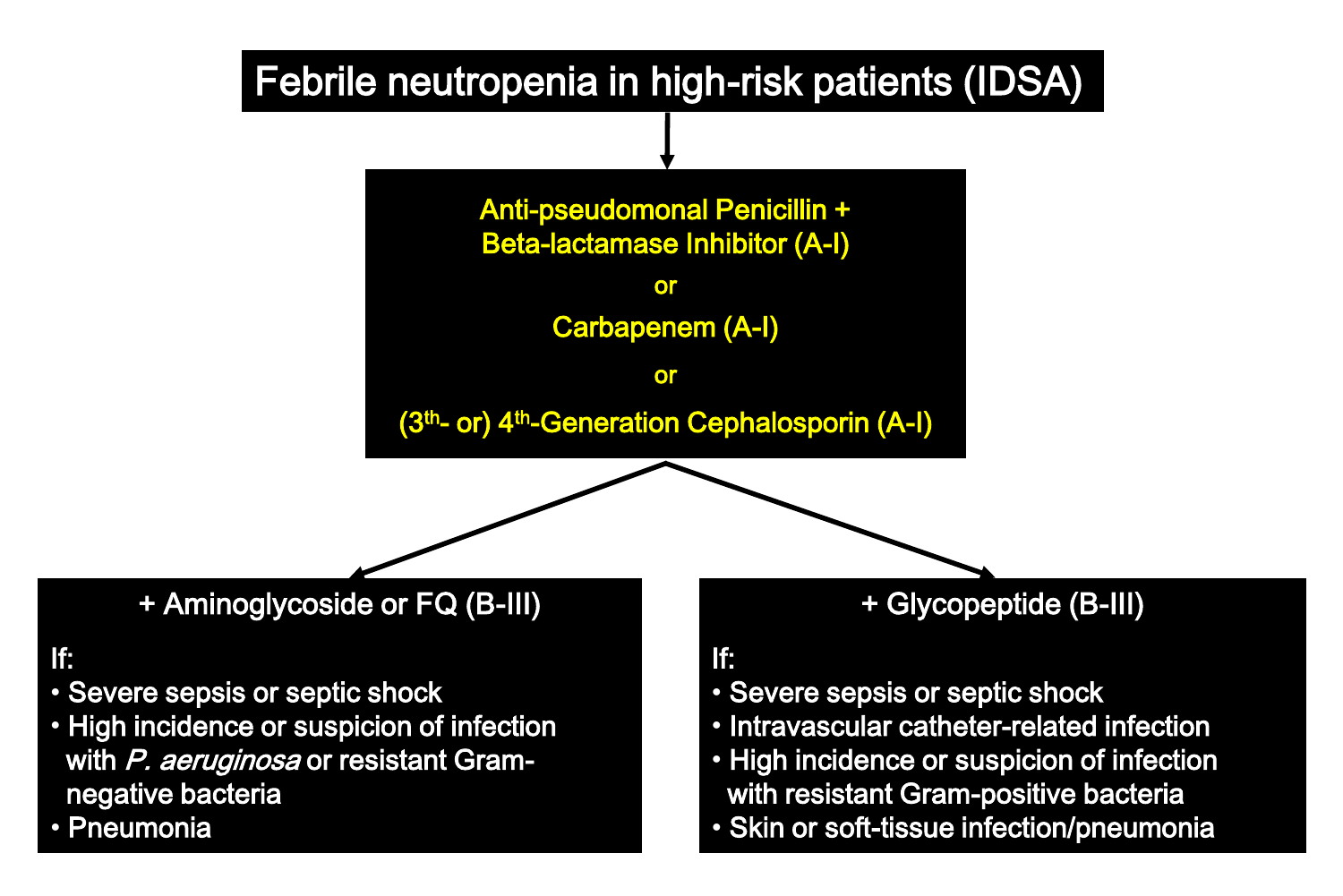# Empirical therapy for febrile neutropenia Escalation vs. De-escalation approach (ECIL)

- Escalation: initial antibacterial regimen targeted to the more frequent bacteria identified in a given centre, then an adaptation of that regimen in a given patient, 24-72 h later, once a pathogen is known.
- De-escalation: initial broad-spectrum empirical therapy talking into account the worst expected scenario of resistant bacteria in a given centre. 24-72 h later, the antibacterial therapy should be stepped down when possible according to the clinical course and the microbiological results